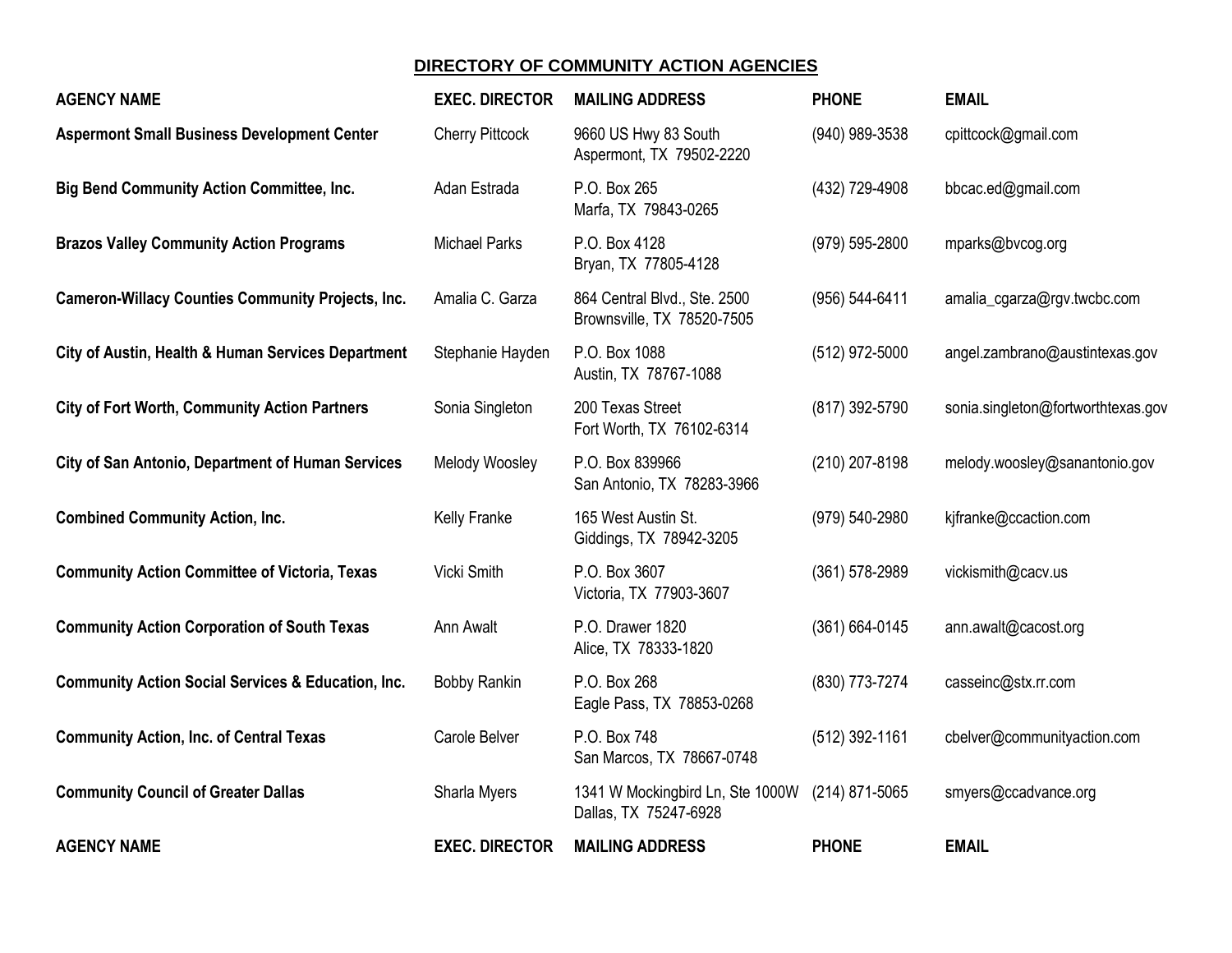| <b>Community Council of South Central Texas</b>        | <b>Bobby Deike</b>     | 801 N. State Hwy. 123 Bypass<br>Seguin, TX 78155-3944       | (830) 303-4376     | bdeike@ccsct.org                |
|--------------------------------------------------------|------------------------|-------------------------------------------------------------|--------------------|---------------------------------|
| <b>Community Services of Northeast Texas, Inc.</b>     | Dan Boyd               | P.O. Box 427<br>Linden, TX 75563-0427                       | $(903)$ 756-5596   | dan.boyd@csntexas.org           |
| <b>Community Services, Inc.</b>                        | <b>Daniel Edwards</b>  | P.O. Box 612<br>Corsicana, TX 75151-0612                    | (903) 872-2401     | dedwards@csicorsicana.org       |
| <b>Concho Valley Community Action Agency</b>           | Mark Bethune           | P.O. Box 671<br>San Angelo, TX 76902-0671                   | $(325)$ 653-2411   | mbethune@cvcaa.org              |
| <b>Cornerstone Community Action Agency</b>             | Hanna Adams            | 114 Needham St.<br>Coleman, TX 76834-5030                   | $(325)$ 625-4167   | hadams@ctoinc.org               |
| <b>EAC of the Gulf Coast</b>                           | Kristie Pustejovsky    | P.O. Box 1685<br>Bay City, TX 77414-1685                    | (979) 245-6901     | eac-Kpustejovsky@att.net        |
| El Paso CAP, Project BRAVO                             | Laura Ponce            | 2000 Texas Avenue<br>El Paso, TX 79901-1919                 | $(915) 562 - 4100$ | lponce@projectbravo.org         |
| <b>EOAC of Planning Region XI</b>                      | Dorothy Marstaller     | 500 Franklin Ave.<br>Waco, TX 76701-2111                    | (254) 753-0331     | dorothy.marstaller@eoacwaco.org |
| <b>Galveston County Community Action Council, Inc.</b> | <b>Robert Quintero</b> | P.O. Box 3206<br>Galveston, TX 77552-0206                   | (409) 765-7878     | robert.quintero@gccac.org       |
| <b>Greater East Texas Community Action Program</b>     | Karen Swenson          | P.O. Drawer 631938<br>Nacogdoches, TX 75963-1938            | $(936) 564 - 2491$ | kswenson@get-cap.org            |
| <b>Gulf Coast Community Services Association, Inc.</b> | Jonita Reynolds        | 9320 Kirby Drive<br>Houston, TX 77054-2515                  | (713) 393-4700     | drj@gccsa.org                   |
| <b>Hidalgo County Community Services Agency</b>        | Jaime Longoria         | P.O. Box 204<br>Edinburg, TX 78540-0204                     | (956) 383-6240     | jaime.longoria@co.hidalgo.tx.us |
| Hill Country Community Action Association, Inc.        | <b>Tama Shaw</b>       | P.O. Box 846<br>San Saba, TX 76877-0846                     | $(325)$ 372-5167   | tshaw@hccaa.com                 |
| <b>Nueces County Community Action Agency</b>           | Alma Barrera           | 101 South Padre Island Dr.<br>Corpus Christi, TX 78405-4102 | (361) 883-7201     | abarrera@nccaatx.org            |